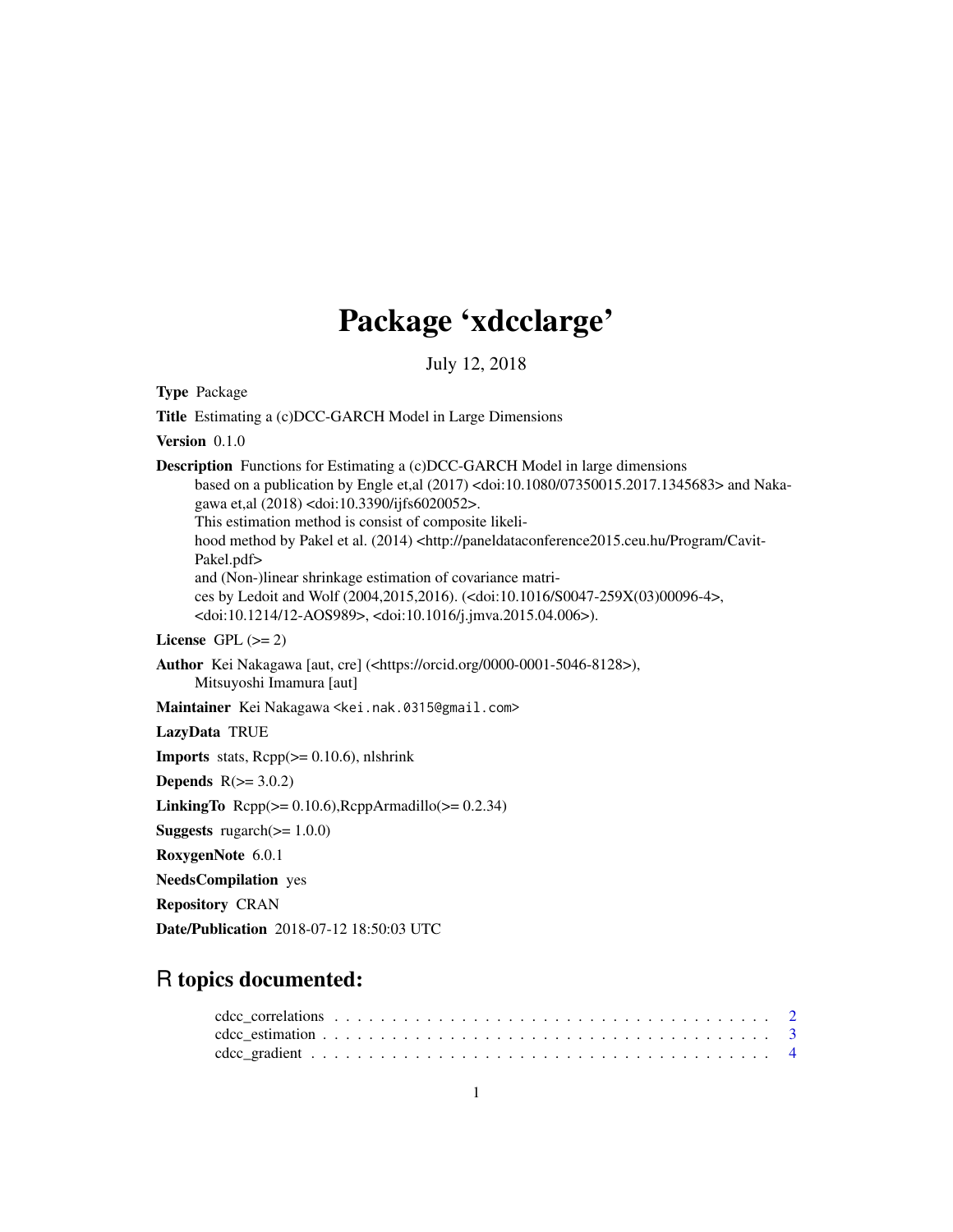# <span id="page-1-0"></span>2 cdcc\_correlations

| Index |  |
|-------|--|

cdcc\_correlations *This function get the correlation matrix (Rt) of estimated cDCC-GARCH model.*

# Description

This function get the correlation matrix (Rt) of estimated cDCC-GARCH model.

# Usage

cdcc\_correlations(param, stdresids, uncR, ts)

# Arguments

| param     | cDCC-GARCH parameters(alpha,beta)                           |
|-----------|-------------------------------------------------------------|
| stdresids | matrix of standrdized (De-GARCH) residual returns (T by N)  |
| uncR      | unconditional correlation matrix of stdresseds $(N$ by $N)$ |
| ts        | ts how many time series are you taking                      |

#### Value

the correlation matrix (Rt) of estimated cDCC-GARCH model (T by N^2)

### Note

Rt are vectorized values of the conditional correlation matrix(Rt) until time t(ts) for each row.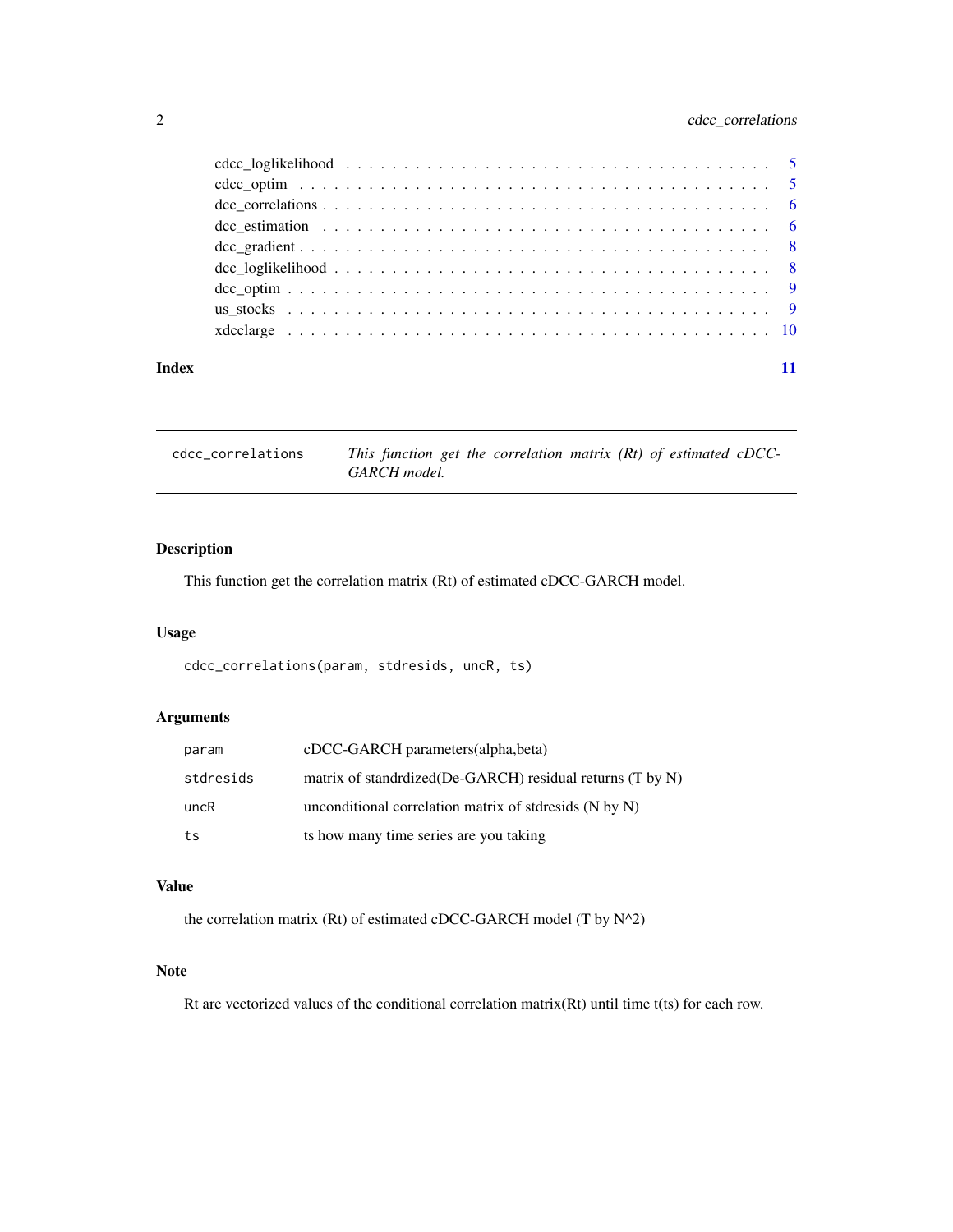<span id="page-2-0"></span>cdcc\_estimation *This function estimates the parameters(alpha,beta) and time-varying correlation matrices(Rt) of cDCC-GARCH model.*

### Description

This function estimates the parameters(alpha,beta) and time-varying correlation matrices(Rt) of cDCC-GARCH model.

#### Usage

```
cdcc\_estimation(int.para = c(0.05, 0.93), ht, residuals, method = c("COV","LS", "NLS"), ts = 1)
```
#### Arguments

| ini.para  | initial cDCC-GARCH parameters(alpha, beta) of optimization                                                             |
|-----------|------------------------------------------------------------------------------------------------------------------------|
| ht        | matrix of conditional variance vectors                                                                                 |
| residuals | matrix of residual (de-mean) returns                                                                                   |
| method    | shrinkage method of unconditional correlation matrix (Cov:sample, LS: Linear Shrink-<br>age, NLS: NonLinear Shrinkage) |
| ts        | ts how many time series are you taking (dufalut: 1 latest value)                                                       |

#### Value

time-varying correlations(Rt) and the result of estimation

#### Note

Rt are vectorized values of the conditional correlation matrix( $Rt$ ) until time t(ts) for each row.

#### Examples

```
library(rugarch)
library(xdcclarge)
#load data
data(us_stocks)
n < -3Rtn<-log(us_stocks[-1,1:n]/us_stocks[-nrow(us_stocks),1:n])
# Step 1:GARCH Parameter Estimation with rugarch
spec = ugarchspec()mspec = multispec( replicate(spec, n = n) )
fittlist = multifit(multispec = mspec, data = Rtn)ht<-sigma(fitlist)^2
residuals<-residuals(fitlist)
# Step 2:cDCC-GARCH Parameter Estimation with xdcclarge
```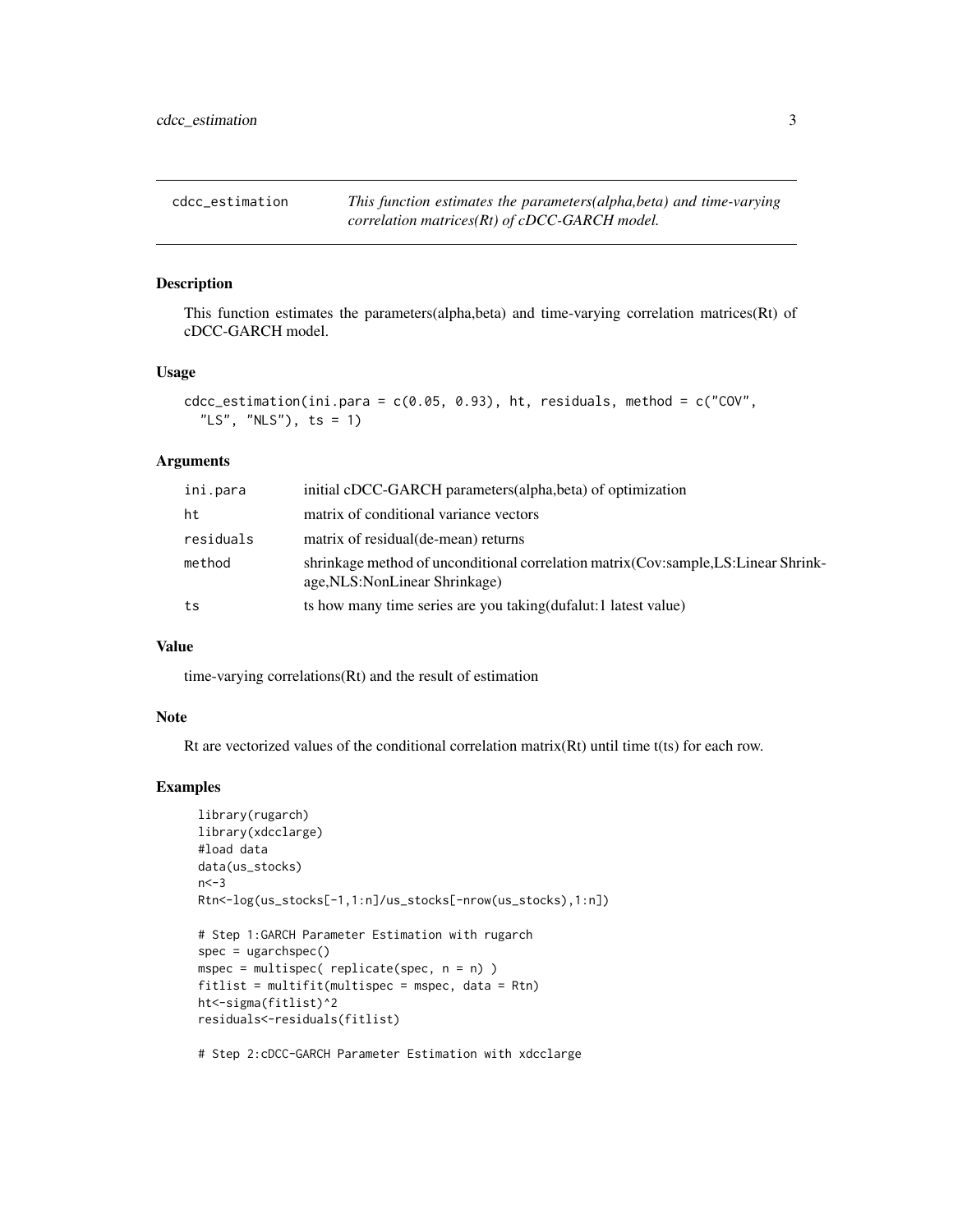### <span id="page-3-0"></span>4 cdcc\_gradient

```
cDCC<-cdcc_estimation(ini.para=c(0.05,0.93) ,ht ,residuals)
#Time varying correlation matrix Rt at time t
(Rt<-matrix(cDCC$cdcc_Rt,n,n))
## Not run:
#If you want Rt at time t-s,then
s < -10cDCC<-cdcc_estimation(ini.para=c(0.05,0.93) ,ht ,residuals,ts = s)
matrix(cDCC$cdcc_Rt[s,],n,n)
```
## End(Not run)

| cdcc_gradient |                   |  |  | This functions calculates numerical gradient of log-likelihood of |  |
|---------------|-------------------|--|--|-------------------------------------------------------------------|--|
|               | cDCC-GARCH model. |  |  |                                                                   |  |

# Description

This functions calculates numerical gradient of log-likelihood of cDCC-GARCH model.

#### Usage

```
cdcc_gradient(param, ht, residuals, stdresids, uncR, d = 1e-05)
```
### Arguments

| param     | cDCC-GARCH parameters(alpha,beta)                          |
|-----------|------------------------------------------------------------|
| ht        | matrix of conditional variance vectors (T by N)            |
| residuals | matrix of residual(de-mean) returns $(T$ by $N$ )          |
| stdresids | matrix of standrdized (De-GARCH) residual returns (T by N) |
| uncR      | unconditional correlation matrix of stdresids $(N by N)$   |
| d         | $(\log -\text{lik}(x+d) - \log -\text{lik}(x))/d$          |

#### Value

numerical gradient of log-likelihood of cDCC-GARCH model(vector)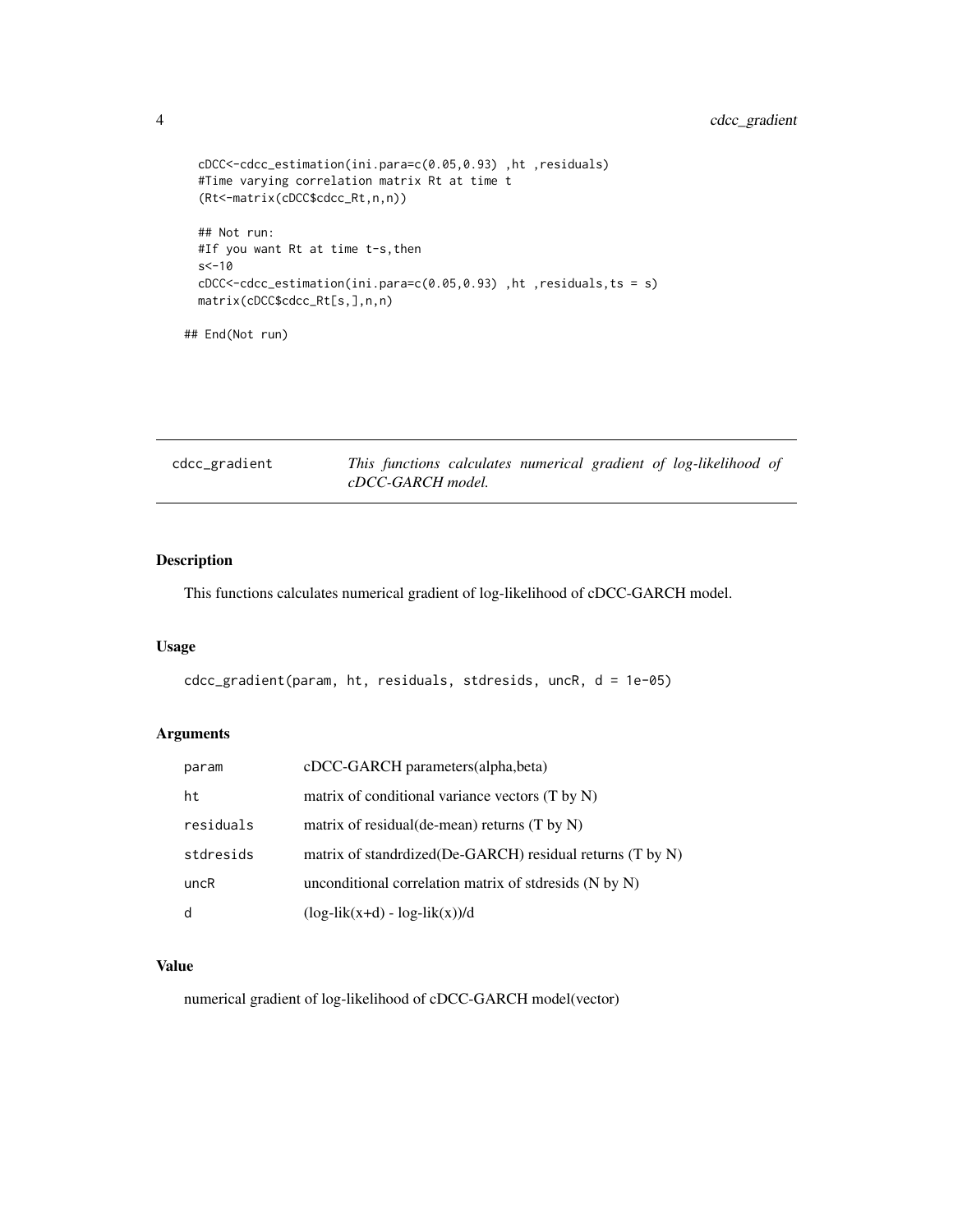<span id="page-4-0"></span>cdcc\_loglikelihood *This function calculates log-likelihood of cDCC-GARCH model.*

#### Description

This function calculates log-likelihood of cDCC-GARCH model.

### Usage

cdcc\_loglikelihood(param, ht, residuals, stdresids, uncR)

### Arguments

| param     | cDCC-GARCH parameters(alpha, beta)                             |
|-----------|----------------------------------------------------------------|
| ht.       | matrix of conditional variance vectors (T by N)                |
| residuals | matrix of residual(de-mean) returns $(T$ by $N$ )              |
| stdresids | matrix of standrdized (De-GARCH) residual returns $(T$ by $N)$ |
| uncR      | unconditional correlation matrix of stdresids (N by N)         |

#### Value

log-likelihood of cDCC-GARCH model (scaler)

| cdcc_optim | This function optimizes log-likelihood of cDCC-GARCH model. |  |
|------------|-------------------------------------------------------------|--|
|            |                                                             |  |

#### Description

This function optimizes log-likelihood of cDCC-GARCH model.

# Usage

```
cdcc_optim(param, ht, residuals, stdresids, uncR)
```
#### Arguments

| param     | cDCC-GARCH parameters (alpha, beta)                        |
|-----------|------------------------------------------------------------|
| ht        | matrix of conditional variance vectors $(T$ by $N)$        |
| residuals | matrix of residual(de-mean) returns $(T$ by $N$ )          |
| stdresids | matrix of standrdized (De-GARCH) residual returns (T by N) |
| uncR      | unconditional correlation matrix of stdresids (N by N)     |

### Value

results of optimization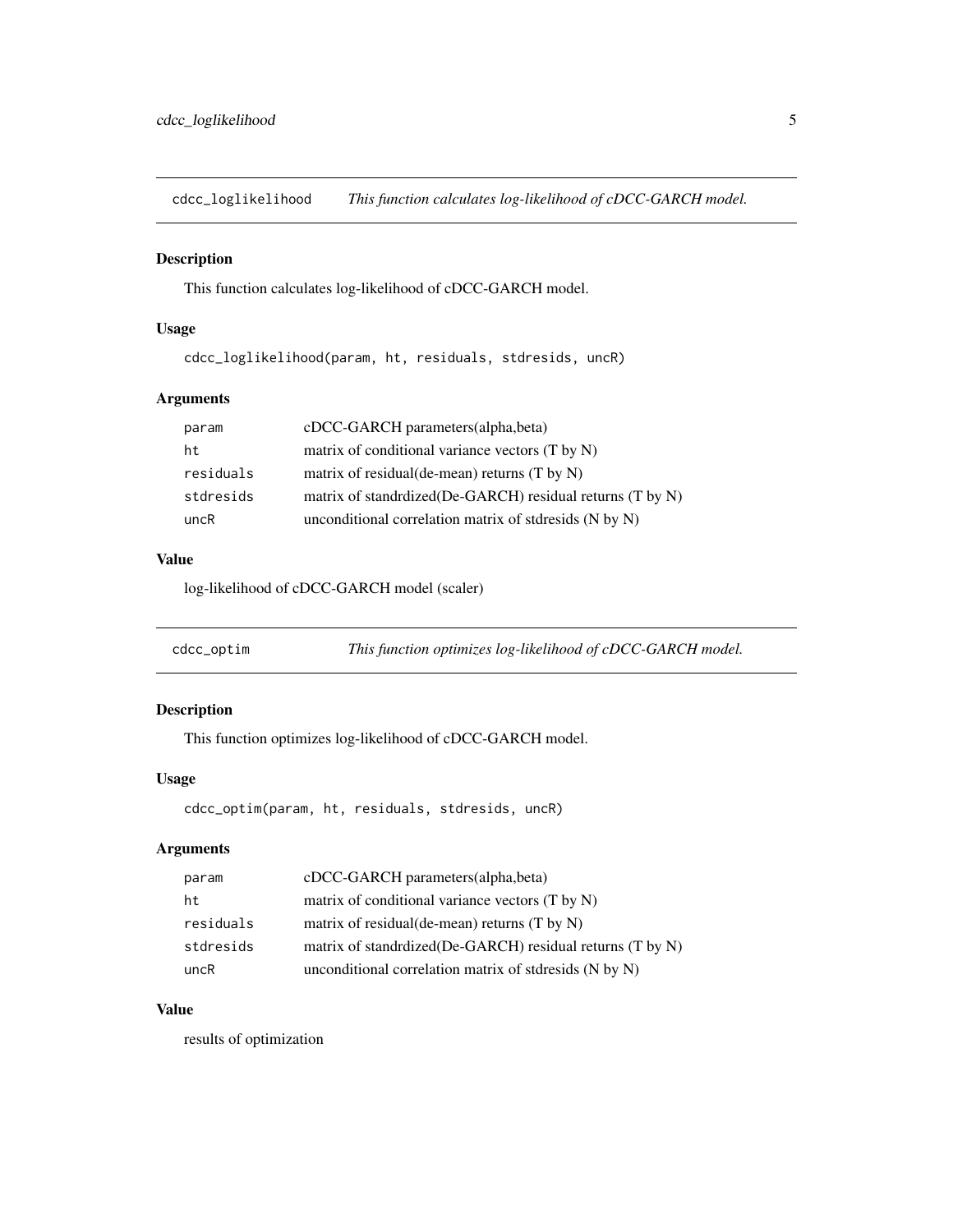<span id="page-5-0"></span>

# Description

This function get the correlation matrix (Rt) of estimated DCC-GARCH model.

#### Usage

dcc\_correlations(param, stdresids, uncR, ts)

# Arguments

| param     | DCC-GARCH parameters (alpha, beta)                          |
|-----------|-------------------------------------------------------------|
| stdresids | matrix of standrdized(De-GARCH) residual returns (T by N)   |
| uncR      | unconditional correlation matrix of stdresseds $(N$ by $N)$ |
| ts        | ts how many time series are you taking                      |

#### Value

the correlation matrix (Rt) of estimated DCC-GARCH model (T by N^2)

#### Note

Rt are vectorized values of the conditional correlation matrix(Rt) until time t(ts) for each row.

| dcc estimation | This function estimates the parameters(alpha, beta) and time-varying |
|----------------|----------------------------------------------------------------------|
|                | correlation matrices( $Rt$ ) of DCC-GARCH model.                     |

### Description

This function estimates the parameters(alpha,beta) and time-varying correlation matrices(Rt) of DCC-GARCH model.

#### Usage

```
dcc_estimation(ini.para = c(0.05, 0.93), ht, residuals, method = c("COV",
  "LS", "NLS"), ts = 1)
```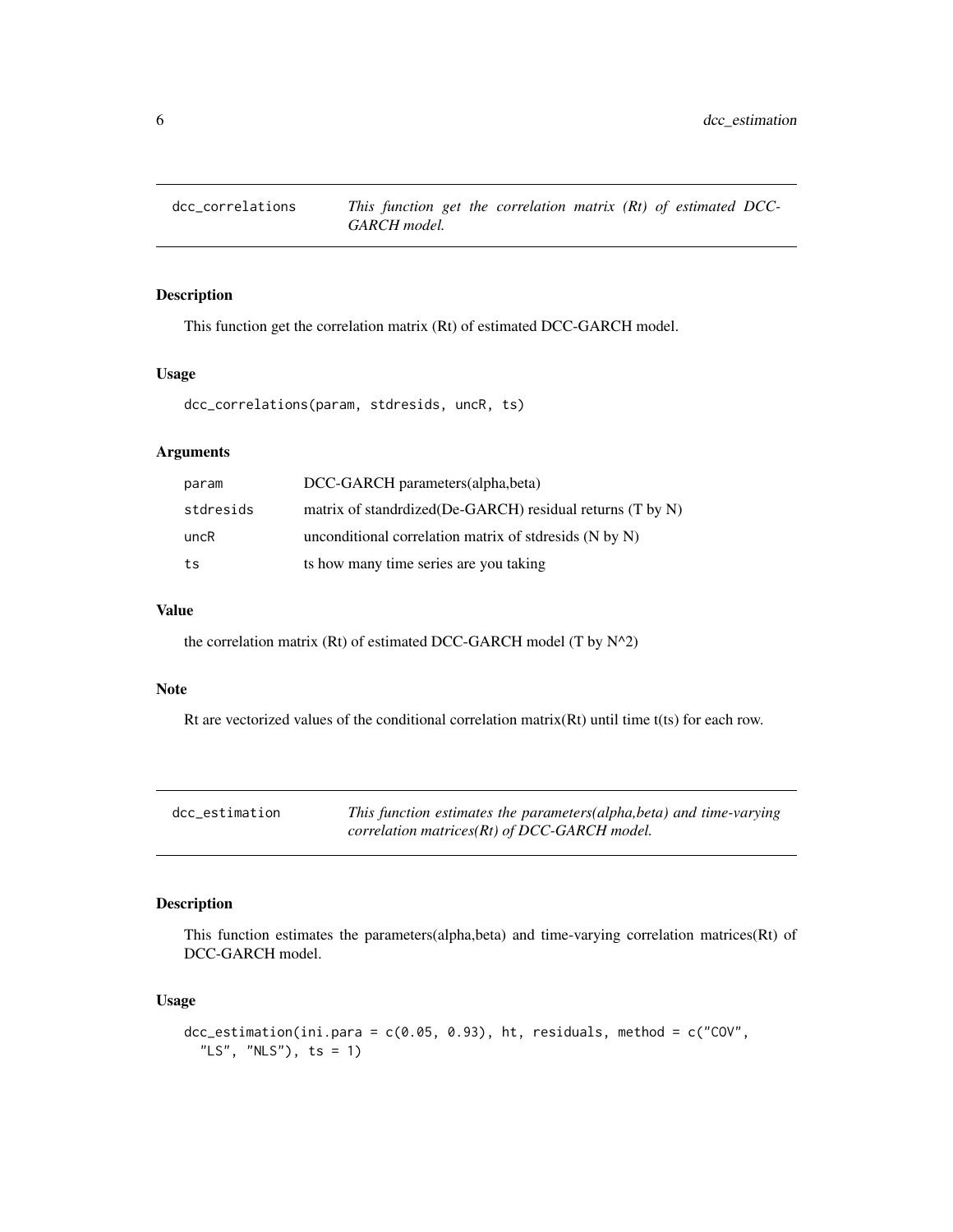#### dcc\_estimation 7

#### Arguments

| ini.para  | initial DCC-GARCH parameters (alpha, beta) of optimization                                                             |
|-----------|------------------------------------------------------------------------------------------------------------------------|
| ht        | matrix of conditional variance vectors                                                                                 |
| residuals | matrix of residual (de-mean) returns                                                                                   |
| method    | shrinkage method of unconditional correlation matrix (Cov:sample, LS: Linear Shrink-<br>age, NLS: NonLinear Shrinkage) |
| ts        | ts how many time series are you taking (dufalut: 1 latest value)                                                       |

#### Value

time-varying correlations(Rt) and the result of estimation

#### Note

Rt are vectorized values of the conditional correlation matrix(Rt) until time t(ts) for each row.

#### Examples

```
library(rugarch)
 library(xdcclarge)
 #load data
 data(us_stocks)
 n < -3Rtn<-log(us_stocks[-1,1:n]/us_stocks[-nrow(us_stocks),1:n])
 # Step 1:GARCH Parameter Estimation with rugarch
 spec = ugarchspec()
 mspec = multispec( replicate(spec, n = n) )
 fitlist = multifit(multispec = mspec, data = Rtn)
 ht<-sigma(fitlist)^2
 residuals<-residuals(fitlist)
 # Step 2:DCC-GARCH Parameter Estimation with xdcclarge
 DCC<-dcc_estimation(ini.para=c(0.05,0.93) ,ht ,residuals)
 #Time varying correlation matrix Rt at time t
 (Rt<-matrix(DCC$dcc_Rt,n,n))
 ## Not run:
 #If you want Rt at time t-s,then
 s < -10DCC<-dcc_estimation(ini.para=c(0.05,0.93) ,ht ,residuals,ts = s)
 matrix(DCC$cdcc_Rt[s,],n,n)
## End(Not run)
```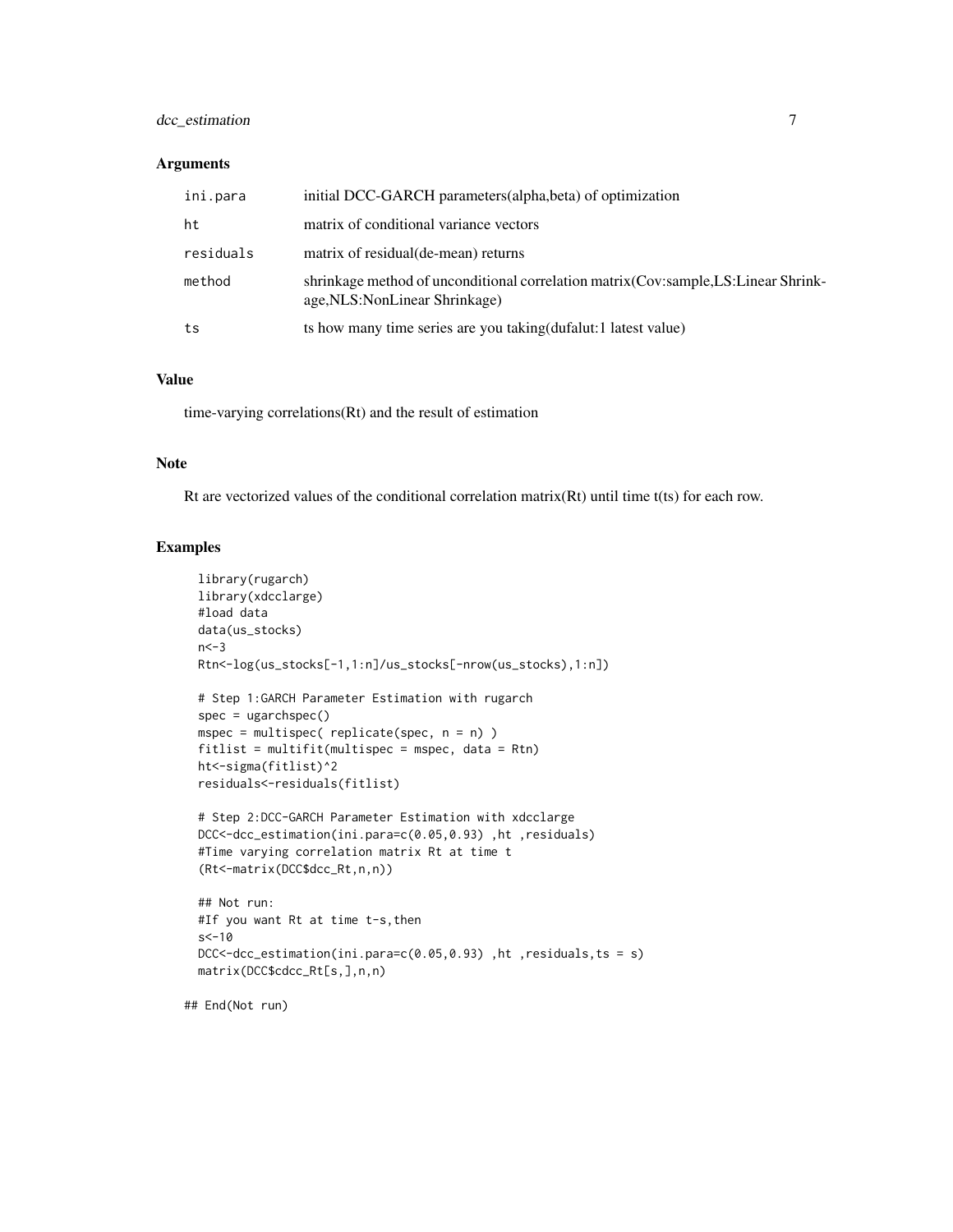<span id="page-7-0"></span>

# Description

This functions calculates numerical gradient of log-likelihood of DCC-GARCH model.

#### Usage

```
dcc_gradient(param, ht, residuals, stdresids, uncR, d = 1e-05)
```
# Arguments

| param     | DCC-GARCH parameters(alpha,beta)                          |
|-----------|-----------------------------------------------------------|
| ht        | matrix of conditional variance vectors (T by N)           |
| residuals | matrix of residual(de-mean) returns $(T$ by $N)$          |
| stdresids | matrix of standrdized(De-GARCH) residual returns (T by N) |
| uncR      | unconditional correlation matrix of stdresids $(N by N)$  |
|           | $(\log-lik(x+d) - log-lik(x))/d$                          |

#### Value

numerical gradient of log-likelihood of DCC-GARCH model (vector)

dcc\_loglikelihood *This function calculates log-likelihood of DCC-GARCH model.*

#### Description

This function calculates log-likelihood of DCC-GARCH model.

#### Usage

```
dcc_loglikelihood(param, ht, residuals, stdresids, uncR)
```
#### Arguments

| param     | DCC-GARCH parameters(alpha, beta)                          |
|-----------|------------------------------------------------------------|
| ht        | matrix of conditional variance vectors (T by N)            |
| residuals | matrix of residual(de-mean) returns $(T$ by $N$ )          |
| stdresids | matrix of standrdized (De-GARCH) residual returns (T by N) |
| uncR      | unconditional correlation matrix of stdresids $(N by N)$   |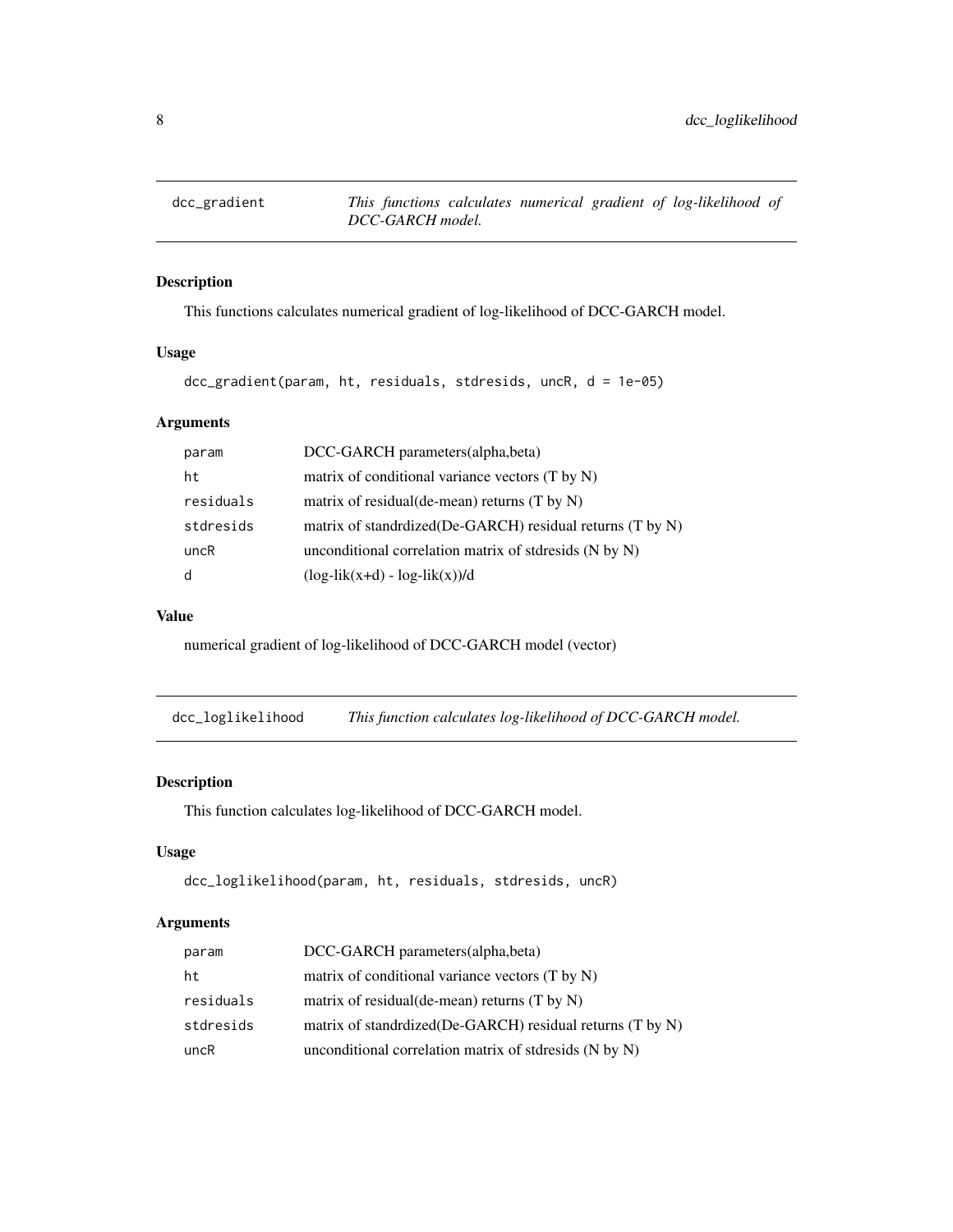# <span id="page-8-0"></span>dcc\_optim 9

# Value

log-likelihood of DCC-GARCH model (scaler)

dcc\_optim *This function optimizes log-likelihood of DCC-GARCH model.*

# Description

This function optimizes log-likelihood of DCC-GARCH model.

### Usage

dcc\_optim(param, ht, residuals, stdresids, uncR)

# Arguments

| param     | DCC-GARCH parameters (alpha, beta)                        |
|-----------|-----------------------------------------------------------|
| ht        | matrix of conditional variance vectors (T by N)           |
| residuals | matrix of residual (de-mean) returns $(T$ by $N)$         |
| stdresids | matrix of standrdized(De-GARCH) residual returns (T by N) |
| uncR      | unconditional correlation matrix of stdresids (N by N)    |

#### Value

results of optimization

| us stocks | the closing price data of us stocks in SP500 index from 2006-03-31 to |
|-----------|-----------------------------------------------------------------------|
|           | 2014-03-31 from yahoo finance.                                        |

# Description

the closing price data of us stocks in SP500 index from 2006-03-31 to 2014-03-31 from yahoo finance.

#### Format

A data frame with 2013 rows and 460 variables:

# Source

Yahoo finance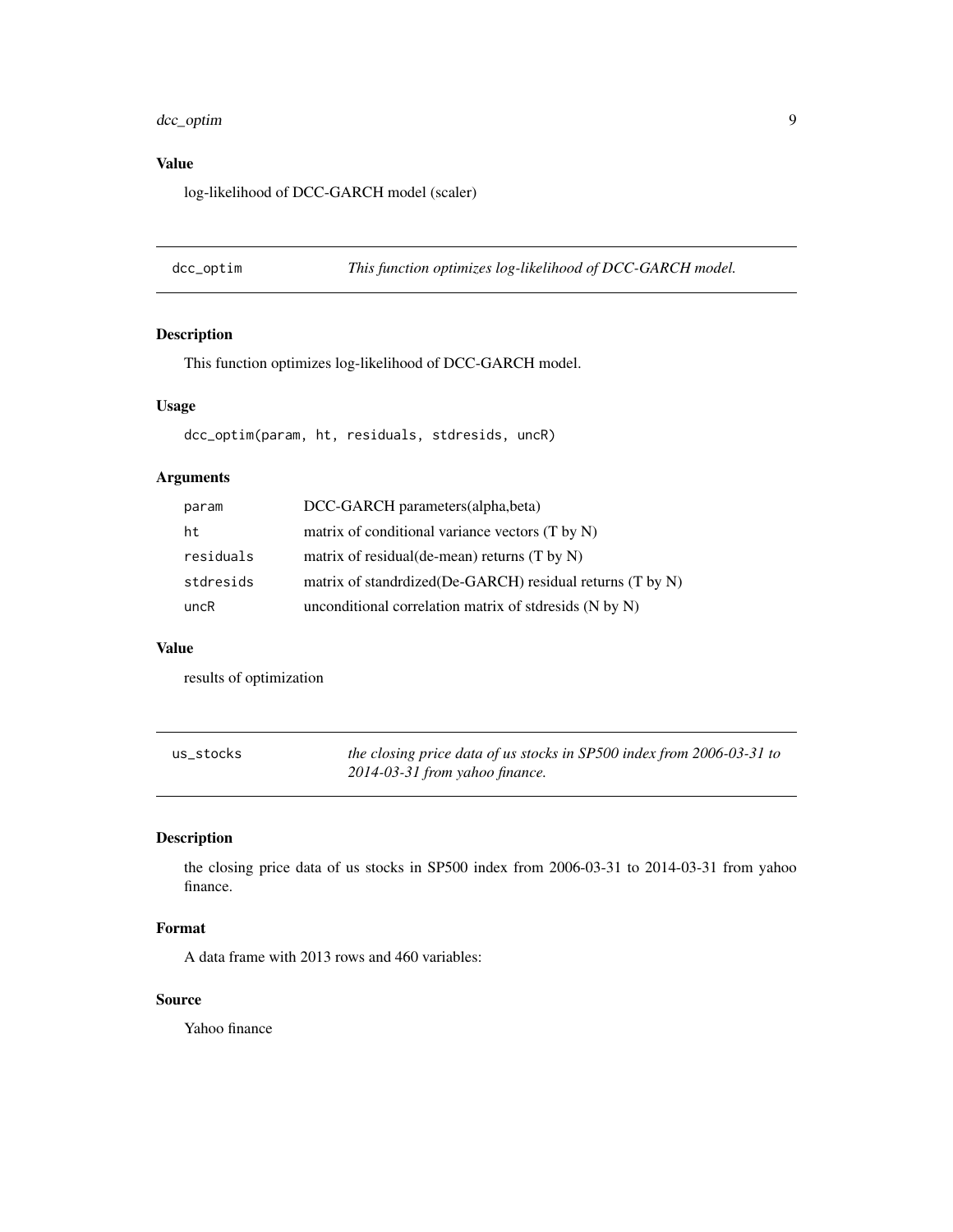#### <span id="page-9-0"></span>xdcclarge *Package*

#### Description

Functions for Estimating a (c)DCC-GARCH Model in large dimensions based on a publication by Engle et,al (2017) and Nakagawa et,al (2018). This estimation method is consist of composite likelihood method by Pakel et al. (2014) and (Non-)linear shrinkage estimation of covariance matrices by Ledoit and Wolf (2004,2015,2016).

#### Details

To estimate the covariance matrix in financial time series, it is necessary consider two important aspects: the cross section and the time series. With regard to the cross section, we have the difficulty of correcting the biases of the sample covariance matrix eigenvalues in a large number of time series. With regard to the time series aspect, we have to account for volatility clustering and time-varying correlations. This package is implemented the improved estimation of the covariance matrix based on the following publications:

- Aielli, Gian Piero. (2013). Dynamic conditional correlation: on properties and estimation. Journal of Business & Economic Statistics 31: 282-99. <doi:10.1080/07350015.2013.771027>
- Engle, Robert F. (2002). Dynamic conditional correlation: A simple class of multivariate generalized autoregressive conditional heteroskedasticity models. Journal of Business & Economic Statistics 20: 339-50. <doi:10.1198/073500102288618487>
- Engle, Robert F, Olivier Ledoit, and Michael Wolf. (2017). Large dynamic covariance matrices. Journal of Business & Economic Statistics, 1-13. <doi:10.1080/07350015.2017.1345683>
- Kei Nakagawa, Mitsuyoshi Imamura and Kenichi Yoshida. (2018). Risk-Based Portfolios with Large Dynamic Covariance Matrices. International Journal of Financial Studies, 6(2), 1-14. <doi:10.3390/ijfs6020052>
- Ledoit, O. and Wolf, M. (2004). A well-conditioned estimator for large-dimensional covariance matrices. Journal of Multivariate Analysis, 88(2). <doi:10.1016/S0047-259X(03)00096-  $4>$
- Ledoit, O. and Wolf, M. (2012). Nonlinear shrinkage estimation of large-dimensional covariance matrices. Annals of Statistics, 40(2). <doi:10.1214/12-AOS989>
- Ledoit, O. and Wolf, M. (2015). Spectrum estimation: a unified framework for covariance matrix estimation and PCA in large dimensions. Journal of Multivariate Analysis, 139(2). <doi:10.1016/j.jmva.2015.04.006>
- Pakel, Cavit and Shephard, Neil and Sheppard, Kevin and Engle, Robert F. (2014). Fitting vast dimensional time-varying covariance models. Technical report <http://paneldataconference2015.ceu.hu/Program/Cavit-Pakel.pdf>